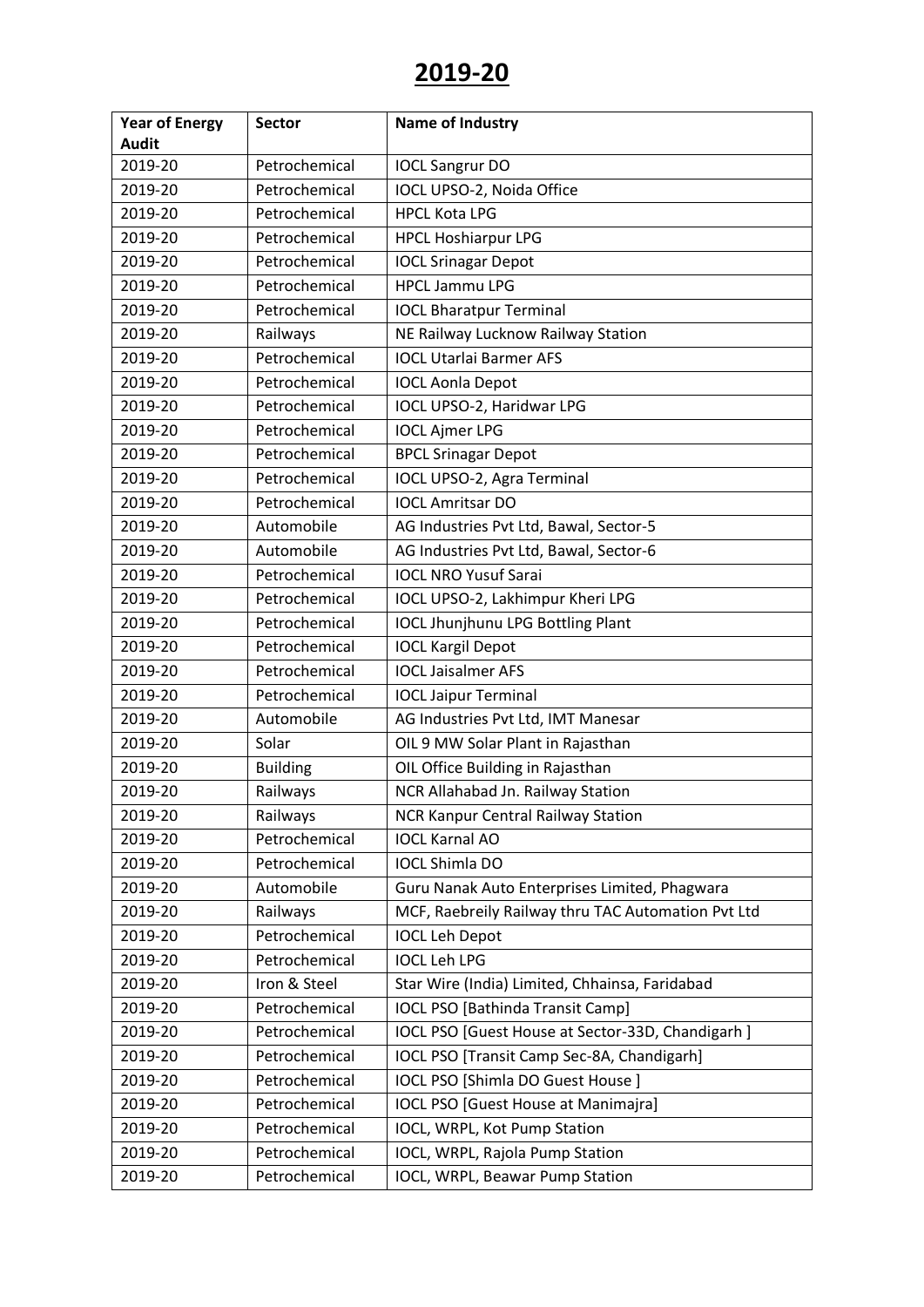| 2019-20 | Petrochemical        | IOCL, WRPL, Salawas Delivery Station       |
|---------|----------------------|--------------------------------------------|
| 2019-20 | Petrochemical        | IOCL, WRPL, Chittorgarh Delivery Station   |
| 2019-20 | Petrochemical        | IOCL, WRPL, Chaksu Tank Farm               |
| 2019-20 | Petrochemical        | IOCL, WRPL, Sanganer Pump Station          |
| 2019-20 | Petrochemical        | IOCL, WRPL, Mohanpura Pump Station         |
| 2019-20 | Petrochemical        | <b>BPCL Haridwar Depot</b>                 |
| 2019-20 | Iron & Steel         | Galwalia Ispat Udyog Pvt Ltd, Kashipur     |
| 2019-20 | <b>Building</b>      | Jesus and Marry College                    |
| 2019-20 | Railways             | <b>NER Mailani Railway Station</b>         |
| 2019-20 | Railways             | <b>NER Gonda Railway Station</b>           |
| 2019-20 | Railways             | NER LJN DRM Office Complex                 |
| 2019-20 | Railways             | NER Aishbagh Railway Station               |
| 2019-20 | Railways             | NER CB/Loco PIT                            |
| 2019-20 | Railways             | NER Gorakhpur Junction Railway Station     |
| 2019-20 | Railways             | NER Khalilabad Railway Station             |
| 2019-20 | Railways             | <b>NER Basti Railway Station</b>           |
| 2019-20 | Railways             | NER Mankapur Railway Station               |
| 2019-20 | Railways             | NER Badshahnagar Railway Station           |
| 2019-20 | Railways             | NER Flash Butt Welding Plant Gonda         |
| 2019-20 | Petrochemical        | <b>IOCL Lucknow LPG</b>                    |
| 2019-20 | Petrochemical        | <b>IOCL RSO Jaipur</b>                     |
| 2019-20 | Dairy                | <b>HPCL Client Jaipur Dairy Saras Milk</b> |
| 2019-20 | Petrochemical        | <b>GAIL Pata</b>                           |
| 2019-20 | <b>Power Station</b> | NTPC, Dadri Gas                            |
| 2019-20 | Railways             | NR, Baroda House, Delhi                    |
| 2019-20 | Railways             | NWR Jaipur HQ, Ajmer Statistical Branch    |
| 2019-20 | Petrochemical        | <b>OMC-IOCL-KHUNTI TERMINAL</b>            |
| 2019-20 | <b>Building</b>      | OMC-IOCL-TINSUKIA DIVISIONAL OFFICE        |
| 2019-20 | <b>Building</b>      | OMC-IOCL-DIGBOI MARKETING TERMINAL         |
| 2019-20 | <b>Building</b>      | OMC-IOCL-AOD STATE OFFICE, NOONMATI        |
| 2019-20 | <b>Building</b>      | OMC-IOCL-GUWAHATI DIVISIONAL OFFICE        |
| 2019-20 | Petrochemical        | OMC-IOCL MALOM DEPOT, IMPHAL               |
| 2019-20 | Petrochemical        | OMC-IOCL-GUWAHATI TERMINAL, NOONMATI       |
| 2019-20 | Petrochemical        | OMC-IOCL-LPG BOTTLING PLANT-RANINAGAR      |
| 2019-20 | Petrochemical        | OMC-IOCL-LPG BOTTLING PLANT-BONGAIGAON     |
| 2019-20 | Petrochemical        | OMC-IOCL-BALASORE DEPOT                    |
| 2019-20 | <b>Building</b>      | OMC-IOCL-IBP-HOUSE                         |
| 2019-20 | Petrochemical        | OMC-IOCL-RAJBANDH TERMINAL                 |
| 2019-20 | Petrochemical        | OMC-IOCL-MOURIGRAM TERMINAL                |
| 2019-20 | <b>Building</b>      | OMC-IOCL SAMBALPUR DIVISIONAL OFFICE       |
| 2019-20 | Petrochemical        | OMC-IOCL-PORT BLAIR TERMINAL               |
| 2019-20 | <b>AFS</b>           | OMC-IOCL-AFS-BAGDOGRA                      |
| 2019-20 | Petrochemical        | OMC-IOCL-PARADIP LPG TERMINAL              |
| 2019-20 | Petrochemical        | OMC-HPCL-PANAGARH LPG PLANT                |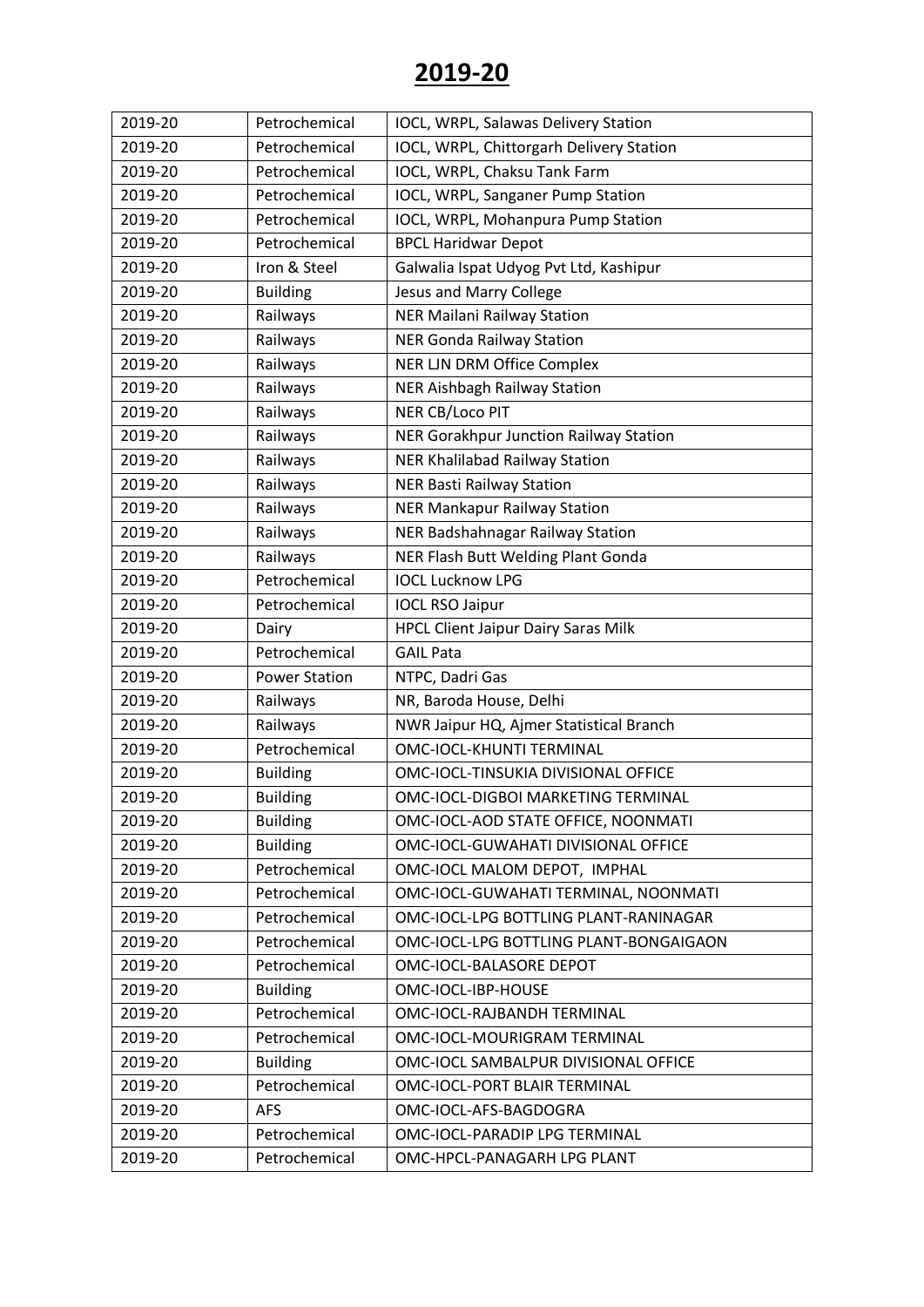| 2019-20 | Petrochemical   | OMC-HPCL-PURNEA LPG BOTTLING PLANT                                   |
|---------|-----------------|----------------------------------------------------------------------|
| 2019-20 | <b>AFS</b>      | OMC-IOCL-AFS-GUWAHATI                                                |
| 2019-20 | <b>AFS</b>      | OMC-IOCL-AFS-MOHANBARI                                               |
| 2019-20 | Petrochemical   | OMC-IOCL-SILCHAR LPG BOTTLING PLANT                                  |
| 2019-20 | Petrochemical   | OMC-BPCL-BALASORE DEPOT                                              |
| 2019-20 | <b>AFS</b>      | OMC-IOCL-AFS-BHUBANESWAR                                             |
| 2019-20 | Petrochemical   | OMC-IOCL-PARADIP OIL TERMINAL                                        |
| 2019-20 | FOOD & BEV.     | NON-OMC-SWITZ FOODS PRIVATE LIMITED                                  |
| 2019-20 | FOOD & BEV.     | NON-OMC- PEARSON DRUMS & BARREL PVT. LTD                             |
| 2019-20 | Shipping        | NON-OMC-GRSE MAIN UNIT                                               |
| 2019-20 | Railways        | NON-OMC-SE RAILWAY- ROURKELA RAILWAY STATION                         |
| 2019-20 | Railways        | NON-OMC-SE RAILWAY- CHAKRADHARPUR RAILWAY<br><b>STATION</b>          |
| 2019-20 | Railways        | NON-OMC-SE RAILWAY-JHARSUGUDA RAILWAY STATION                        |
| 2019-20 | Railways        | NON-OMC-SE RAILWAY- TATANAGAR RAILWAY STATION                        |
| 2019-20 | Railways        | NON-OMC-ECR-SAMASTIPUR DVN.-EA OF 41 KW AT<br>MADHUBANI              |
| 2019-20 | Railways        | NON-OMC-ECR-SAMASTIPUR DVN.-EA OF 400 KVA AT<br>RAXAUL               |
| 2019-20 | Railways        | NON-OMC-ECR-SAMASTIPUR DVN.-EA OF AT 125 KVA AT<br><b>MOTIHARI</b>   |
| 2019-20 | Railways        | NON-OMC-ECR-SAMASTIPUR DVN.-EA OF 42 KW AT<br>SAGAULI                |
| 2019-20 | Railways        | NON-OMC-ECR-SAMASTIPUR DVN.-EA OF 83 KW AT SAKRI                     |
| 2019-20 | Railways        | NON-OMC-ECR-SAMASTIPUR DVN.-EA OF 90 KW AT<br><b>SITHAMARHI</b>      |
| 2019-20 | Railways        | NON-OMC-ECR-SAMASTIPUR DVN.-EA OF 60 KVA AT BETIA                    |
| 2019-20 | Railways        | NON-OMC-ECR-SAMASTIPUR DVN.-EA OF 225 KVA AT<br><b>NARKETIA GUNJ</b> |
| 2019-20 | Railways        | NON-OMC-ECR-SAMASTIPUR DVN.-EA OF 41 KW AT<br><b>BAGAHA</b>          |
| 2019-20 | <b>Building</b> | NON-OMC-PRASAR BHARATI-DDK-BHAWANIPATNA                              |
| 2019-20 | Tea Industry    | NON-OMC-TEA-ESTATE-BIRLA-JAYANTIKA TE                                |
| 2019-20 | Tea Industry    | NON-OMC-TEA-ESTATE-BIRLA-MARIONBARIE TE                              |
| 2019-20 | Iron & Steel    | NON-OMC-INDIAN STEEL WIRE PRODUCTS LTD.                              |
| 2019-20 | Railways        | NON-OMC-ECR-DHANBAD DIVISION-DHANBAD STATION                         |
| 2019-20 | Railways        | NON-OMC-ECR-DHANBAD DIVISION-PARASNATH STATION                       |
| 2019-20 | Railways        | NON-OMC-ECR-DHANBAD DIVISION- KODERMA STATION                        |
| 2019-20 | Railways        | NON-OMC-ECR-DHANBAD DIVISION- DALTONGUNJ<br><b>STATION</b>           |
| 2019-20 | Railways        | NON-OMC-ECR-DHANBAD DIVISION- GARHWA ROAD JN.<br>RLY STN.            |
| 2019-20 | Exploration     | NON-OMC-OIL INDIA LIMITED-RIG-S-8, BALIMARA                          |
| 2019-20 | Exploration     | NON-OMC-OIL INDIA LIMITED-OCS-JAIPUR                                 |
| 2019-20 | Exploration     | NON-OMC-OIL INDIA LIMITED-OCS-1                                      |
| 2019-20 | Exploration     | NON-OMC-OIL INDIA LIMITED-GCS-JORAJAN                                |
| 2019-20 | Exploration     | NON-OMC-OIL INDIA LIMITED-RIG-VFD-2                                  |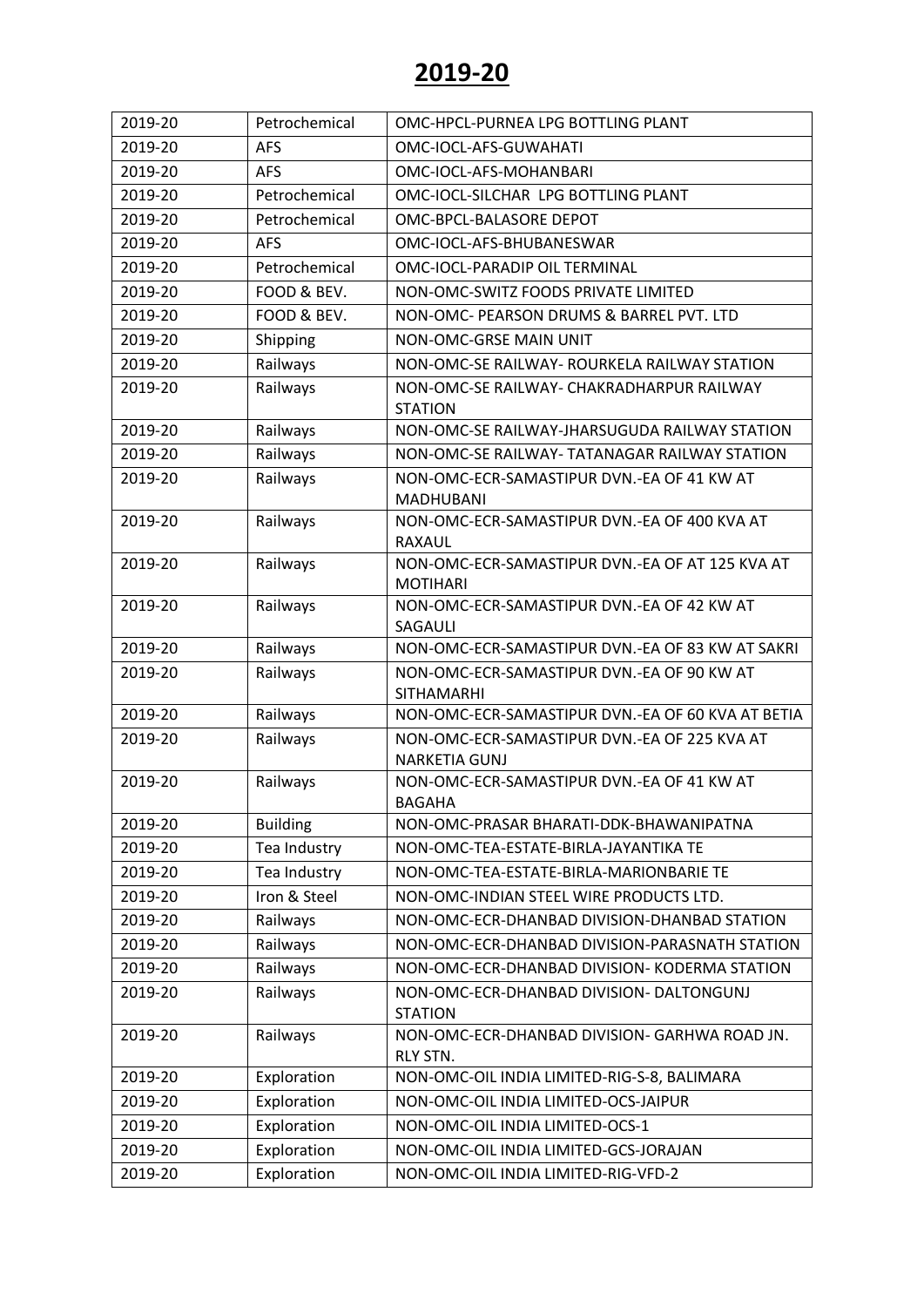| 2019-20 | Petrochemical        | BRAHMAPUTRA CRACKER AND POLYMER LIMITED             |
|---------|----------------------|-----------------------------------------------------|
| 2019-20 | <b>Power Station</b> | JINDAL STEEL & POWER LIMITED                        |
| 2019-20 | Iron & Steel         | NON-OMC-SAIL-DURGAPUR STEEL PLANT                   |
| 2019-20 | <b>Power Station</b> | DAMODER VALLEY CORPN.-MEJIA TPS                     |
| 2019-20 | <b>Power Station</b> | DAMODER VALLEY CORPN.-DURGAPUR TPS                  |
| 2019-20 | <b>Power Station</b> | DAMODER VALLEY CORPN.-ANDAL TPS                     |
| 2019-20 | <b>Power Station</b> | DAMODER VALLEY CORPN.-KODERMA TPS                   |
| 2019-20 | Petrochemical        | HPCL Chikalthana, Aurangabad                        |
| 2019-20 | Petrochemical        | Indian Oil Corporation Ltd WRPL Jamnagar            |
| 2019-20 | Petrochemical        | Indian Oil Corporation Ltd WRPL Gauridad            |
| 2019-20 | Petrochemical        | Indian Oil Corporation Ltd WRPL Surendra nagar      |
| 2019-20 | Petrochemical        | Indian Oil Corporation Ltd WRPL Viragam             |
| 2019-20 | Petrochemical        | Indian Oil Corporation Ltd WRPL Mundra              |
| 2019-20 | Petrochemical        | Indian Oil Corporation Ltd WRPL Radhanpura          |
| 2019-20 | Petrochemical        | Indian Oil Corporation Ltd WRPL Kandla              |
| 2019-20 | Petrochemical        | Indian Oil Corporation Ltd WRPL Koyali              |
| 2019-20 | Petrochemical        | Indian Oil Corporation Ltd WRPL Navagam             |
| 2019-20 | Petrochemical        | Indian Oil Corporation Ltd WRPL Hazira              |
| 2019-20 | Petrochemical        | Indian Oil Corporation Ltd WRPL Ratlam              |
| 2019-20 | <b>Building</b>      | Dayanand College Science, Latur                     |
| 2019-20 | <b>Building</b>      | Indian Oil Corporation Ltd DO Mumbai                |
| 2019-20 | <b>Building</b>      | Indian Oil Corporation Ltd DO Rajkot                |
| 2019-20 | <b>Building</b>      | Indian Oil Corporation Ltd DO Pune                  |
| 2019-20 | <b>Building</b>      | Indian Oil Corporation Ltd AO Aurangabad            |
| 2019-20 | <b>Building</b>      | Indian Oil Corporation Ltd DO Aurangabad            |
| 2019-20 | <b>Building</b>      | Indian Oil Corporation Ltd AO Nagpur                |
| 2019-20 | <b>Building</b>      | Gujarat Road And Infrastructure company Limited     |
|         |                      | Ahmedabad Mehsana Road Project Adalaj Plaza         |
| 2019-20 | <b>Building</b>      | GRICL Ahmedabad Mehsana Road Project Mehasana Plaza |
| 2019-20 | <b>Building</b>      | GRICL Ahmedabad Mehsana Road Project Mehasana Plaza |
| 2019-20 | <b>Building</b>      | GRICL Ahmedabad Mehsana Road Project Mehasana Plaza |
| 2019-20 | <b>Building</b>      | Gujarat Road And Infrastructure company Limited     |
|         |                      | Vadodara Road Project Vadodara toll Plaza           |
| 2019-20 | <b>Building</b>      | GRICL Vadodara Halol Road Project Halol Plaza       |
| 2019-20 | Others               | GRICL Vadodara Halol Road Project Halol Plaza       |
| 2019-20 | Others               | GRICL Vadodara Halol Road Project Halol Plaza       |
| 2019-20 | <b>Building</b>      | Energy Audit of Akola Station                       |
| 2019-20 | <b>Building</b>      | <b>Energy Audit of Amravati Station</b>             |
| 2019-20 | <b>Building</b>      | <b>Energy Audit of Badnera Station</b>              |
| 2019-20 | <b>Building</b>      | <b>Energy Audit of Bhusawal Station</b>             |
| 2019-20 | <b>Building</b>      | Energy Audit of Jalgaon Station                     |
| 2019-20 | <b>Building</b>      | <b>Energy Audit of Manmad Station</b>               |
| 2019-20 | <b>Building</b>      | Energy Audit of Khandwa Station                     |
| 2019-20 | <b>Building</b>      | <b>Energy Audit of Shegaon Station</b>              |
| 2019-20 | <b>Building</b>      | <b>Energy Audit of Burhanpur Station</b>            |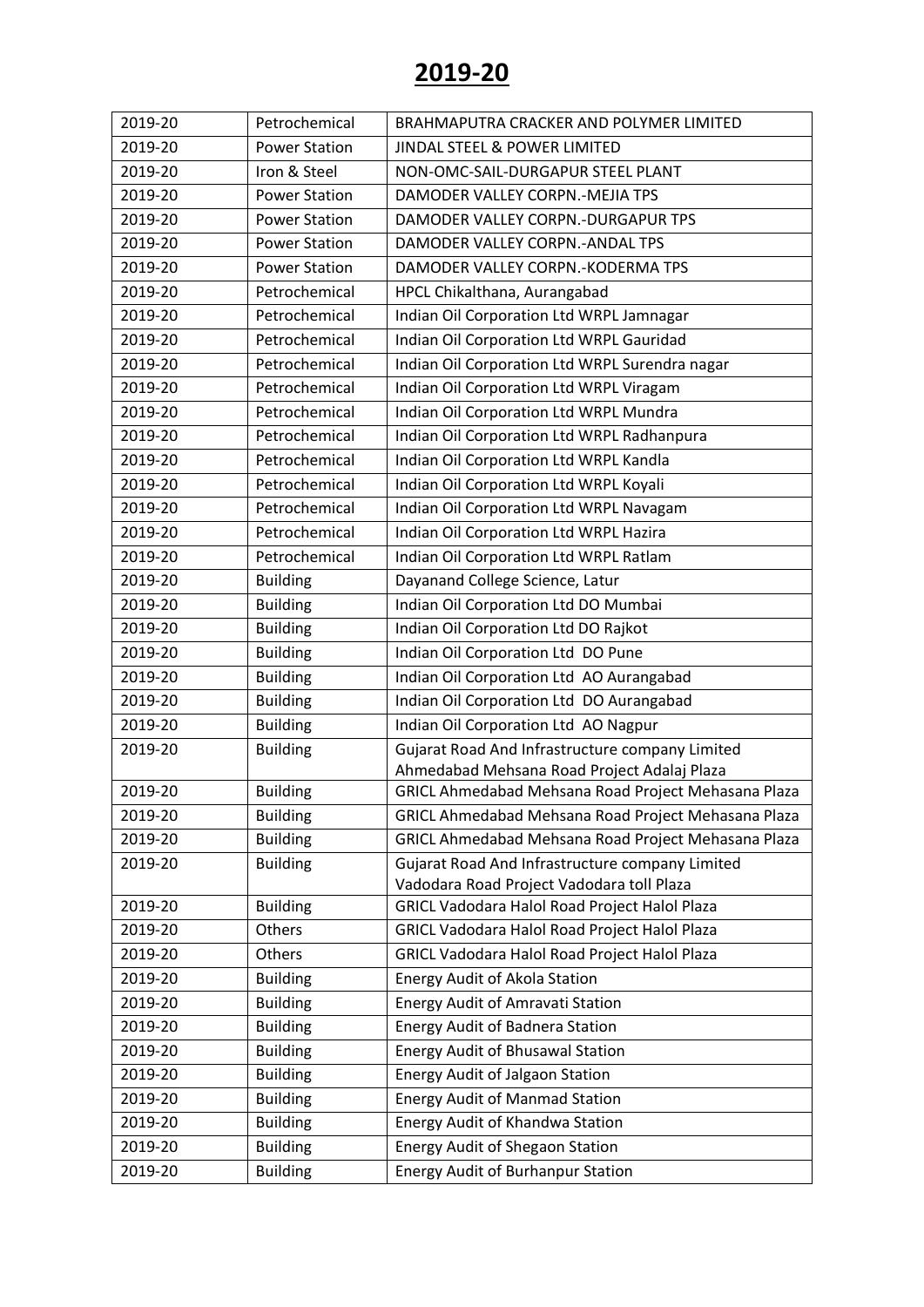| 2019-20 | <b>Building</b>      | <b>Energy Audit of Chalisgaon Station</b>             |
|---------|----------------------|-------------------------------------------------------|
| 2019-20 | <b>Building</b>      | <b>Energy Audit of Malkapur Station</b>               |
| 2019-20 | Petrochemical        | <b>LBP Silvasa</b>                                    |
| 2019-20 | <b>Building</b>      | <b>DRM Office Nagpur</b>                              |
| 2019-20 | <b>Building</b>      | Central Railway Hospital Nagpur                       |
| 2019-20 | Petrochemical        | Valvoline Industries Ambernath                        |
| 2019-20 | Manufacturing        | Amrutwel Pastic Industries, Amravati                  |
| 2019-20 | Manufacturing        | Simplex Chemopack PVt Ltd                             |
| 2019-20 | Mining               | <b>Balaghat MOIL</b>                                  |
| 2019-20 | Mining               | <b>FMP MOIL</b>                                       |
| 2019-20 | Mining               | Ukwa MOIL                                             |
| 2019-20 | Mining               | Sitapatore MOIL                                       |
| 2019-20 | Mining               | Gumgaon MOIL                                          |
| 2019-20 | Mining               | <b>MOIL Dinzgri Mine</b>                              |
| 2019-20 | Mining               | Chikla MOIL                                           |
| 2019-20 | Mining               | <b>EMD Plant Donzgri</b>                              |
| 2019-20 | Petrochemical        | LNG Petronet Dahej                                    |
| 2019-20 | Petrochemical        | P Raipur                                              |
| 2019-20 | Petrochemical        | <b>Pune Terminal Loni</b>                             |
| 2019-20 | Manufacturing        | Samrudhi engineers                                    |
| 2019-20 | Manufacturing        | Siddhi Enginners at Vadsar                            |
| 2019-20 | Manufacturing        | <b>IOCL Vadodara LPG Plant</b>                        |
| 2019-20 | Manufacturing        | Delux Bearing Surendranagar                           |
| 2019-20 | Manufacturing        | Walk thru Audit at Mudra Enggineering, Surendra Nagar |
| 2019-20 | <b>Building</b>      | Indian Oil Corporation Ltd Pune AO                    |
| 2019-20 | <b>Building</b>      | <b>RBI BKC</b>                                        |
| 2019-20 | <b>Building</b>      | <b>CR Nasik Rly Station</b>                           |
| 2019-20 | Iron & Steel         | <b>RL Steels Aurangabad</b>                           |
| 2019-20 | <b>Power Station</b> | HTPS 210 X 4                                          |
| 2019-20 | <b>Power Station</b> | HTPS 500 MW                                           |
| 2019-20 | <b>Power Station</b> | DR SPM KORBA                                          |
| 2019-20 | <b>Power Station</b> | <b>KORBA EAST TPS</b>                                 |
| 2019-20 | <b>Power Station</b> | <b>GMDC KATCH</b>                                     |
| 2019-20 | <b>Power Station</b> | <b>KLTPS</b>                                          |
| 2019-20 | <b>Building</b>      | <b>IOCL Divisional Office, Warangal</b>               |
| 2019-20 | Petrochemical        | <b>IOCL, Ernakulam Terminal</b>                       |
| 2019-20 | Petrochemical        | <b>IOCL Trichy Bottling Plant</b>                     |
| 2019-20 | Dairy                | TCMPF Ltd., Chennai (AAVIN)                           |
|         |                      | Ambattur                                              |
| 2019-20 | Dairy                | TCMPF Ltd., Chennai (AAVIN), Sholinganallur           |
| 2019-20 | Dairy                | TCMPF Ltd., Chennai (AAVIN), Madurai                  |
| 2019-20 | Dairy                | TCMPF Ltd., Chennai (AAVIN), Salem                    |
| 2019-20 | Dairy                | TCMPF Ltd., Chennai (AAVIN), Coimbatore               |
| 2019-20 | Cement               | HIL Ltd., Uthukottai, Tiruvallur                      |
| 2019-20 | Petrochemical        | Supreme Petrochem Ltd., Chennai                       |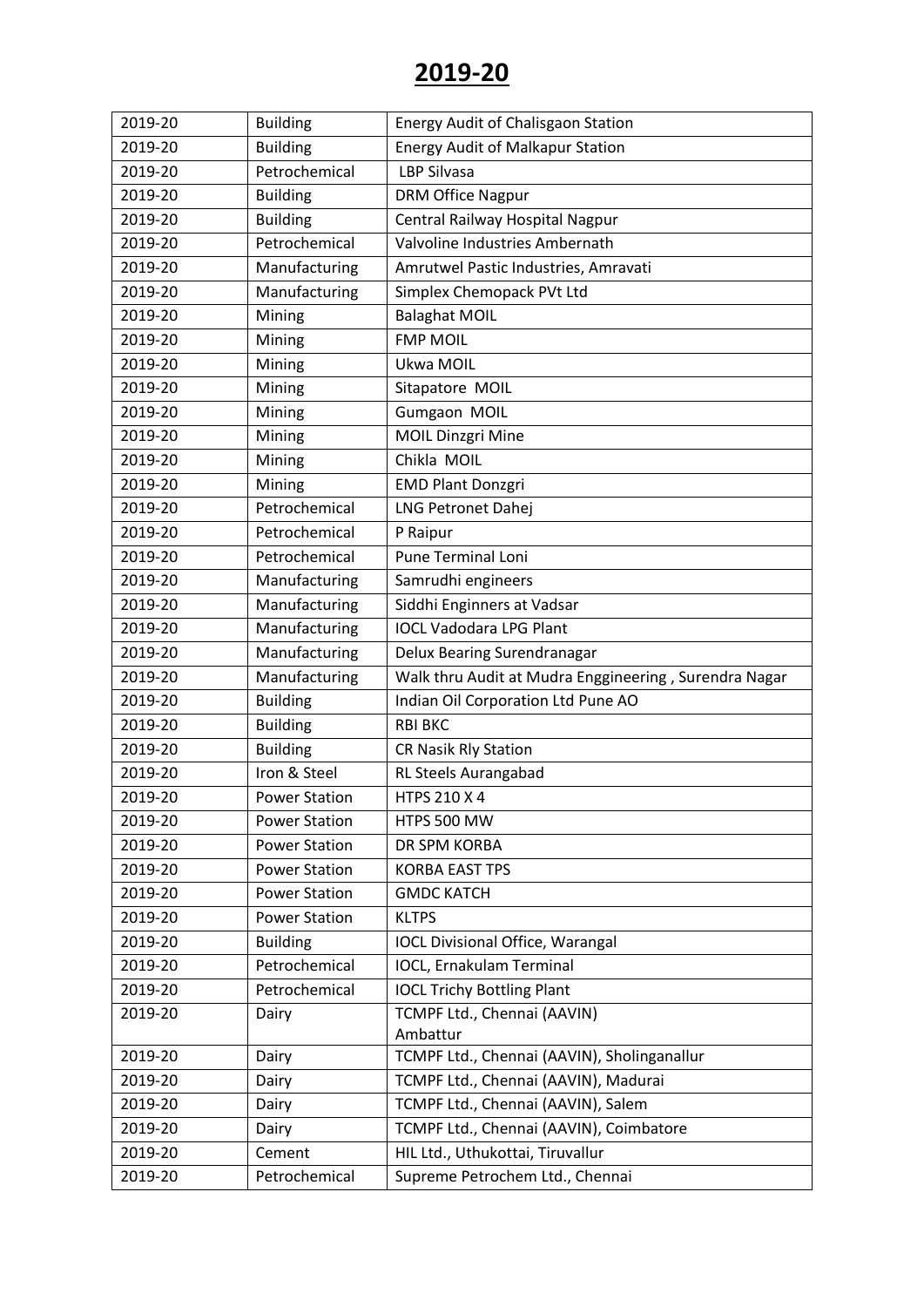| 2019-20 | Petrochemical        | IOCL, Vijayawada Terminal at Kondapalli                 |
|---------|----------------------|---------------------------------------------------------|
| 2019-20 | Petrochemical        | <b>IOCL Drum Plant, Tondiarpet</b>                      |
| 2019-20 | Petrochemical        | <b>IOCL Mysore Depot</b>                                |
| 2019-20 | Petrochemical        | <b>IOCL Bijapur Depot</b>                               |
| 2019-20 | Petrochemical        | <b>IOCL Mangalore Terminal</b>                          |
| 2019-20 | Petrochemical        | <b>IOCL Gulbarga Depot</b>                              |
| 2019-20 | Petrochemical        | <b>IOCL Bangalore Terminal</b>                          |
| 2019-20 | Chemical             | Are Pee Polymer, Gummidipoondi                          |
| 2019-20 | Manufacturing        | K.S. Engineering Tools, Tiruvallur                      |
| 2019-20 | <b>Power Station</b> | Valathur Gas Turbine Power Station, Ramanathapuram      |
| 2019-20 | <b>Power Station</b> | Thirumakkottai Gas Turbine Power Station, Mannargudi    |
| 2019-20 | <b>Building</b>      | IOCL, Indian Oil Bhavan, SRO, Chennai                   |
| 2019-20 | Petrochemical        | BPCL, Kochi Refinery, Ernakulam                         |
| 2019-20 | Manufacturing        | <b>BEML, Palakkad</b>                                   |
| 2019-20 | <b>Power Station</b> | Raichur Thermal Power Station (KPCL), Raichur           |
| 2019-20 | Railways             | Tiruchchirappalli Railway Station, Trichy               |
| 2019-20 | Iron & Steel         | Steel Authority of India Ltd., Bhadravathi              |
| 2019-20 | Petrochemical        | <b>IOCL Hubli Depot</b>                                 |
| 2019-20 | Petrochemical        | <b>IOCL Belgaum Depot</b>                               |
| 2019-20 | Petrochemical        | IOCL, Indane Bottling Plant, Shimoga                    |
| 2019-20 | <b>Building</b>      | IOCL Madurai AO / DO Building                           |
| 2019-20 | Manufacturing        | Valeo Friction Materials India Pvt. Ltd.,, Kancheepuram |
| 2019-20 | Petrochemical        | <b>IOCL Korukkupet Terminal</b>                         |
| 2019-20 | Petrochemical        | <b>IOCL Sankari Terminal</b>                            |
| 2019-20 | Petrochemical        | HOCL, Ambalamugal, Kochi                                |
| 2019-20 | <b>Power Station</b> | NLC India Ltd., Neyveli                                 |
| 2019-20 | Petrochemical        | <b>IOCL Ramagundam Depot</b>                            |
| 2019-20 | Petrochemical        | <b>IOCL Ongole Depot</b>                                |
| 2019-20 | Chemical             | Valspar (India) Coatings Corporation Private Limited,   |
|         |                      | Bengaluru                                               |
| 2019-20 | Petrochemical        | HOCL Township, Irumpanam (final 10%)                    |
| 2019-20 | <b>Building</b>      | IOCL DO & Quarters, Mangalore                           |
| 2019-20 | Petrochemical        | <b>HPCL New ASF, Calicut</b>                            |
| 2019-20 | Petrochemical        | <b>IOCL LPG Bottling Plant, Mayiladuthurai</b>          |
| 2019-20 |                      | Madras Hardtools Pvt. Ltd., Chennai                     |
| 2019-20 | <b>Power Station</b> | OPG Power Generation Pvt. Ltd., Gummidipoondi           |
| 2019-20 | Petrochemical        | <b>IOCL Cherlapally Bottling Plant</b>                  |
| 2019-20 | Petrochemical        | <b>IOCL Hyderabad Smart Terminal</b>                    |
| 2019-20 | Petrochemical        | <b>IOCL Ramagundam Depot</b>                            |
| 2019-20 | Petrochemical        | <b>IOCL Visakha Terminal, Vizag</b>                     |
| 2019-20 | <b>Others</b>        | EMC, Trivandrum (5 Depots)                              |
| 2019-20 | <b>Building</b>      | IOCL DO/AO Complex, Teynampet, Chennai                  |
| 2019-20 | Petrochemical        | <b>IOCL Chittoor Terminal</b>                           |
| 2019-20 | <b>Building</b>      | IOCL KASO, Belgaum DO, Bangalore DO                     |
| 2019-20 | Automobile           | Valeo India Pvt. Ltd., Navalur (OMR), Chennai           |